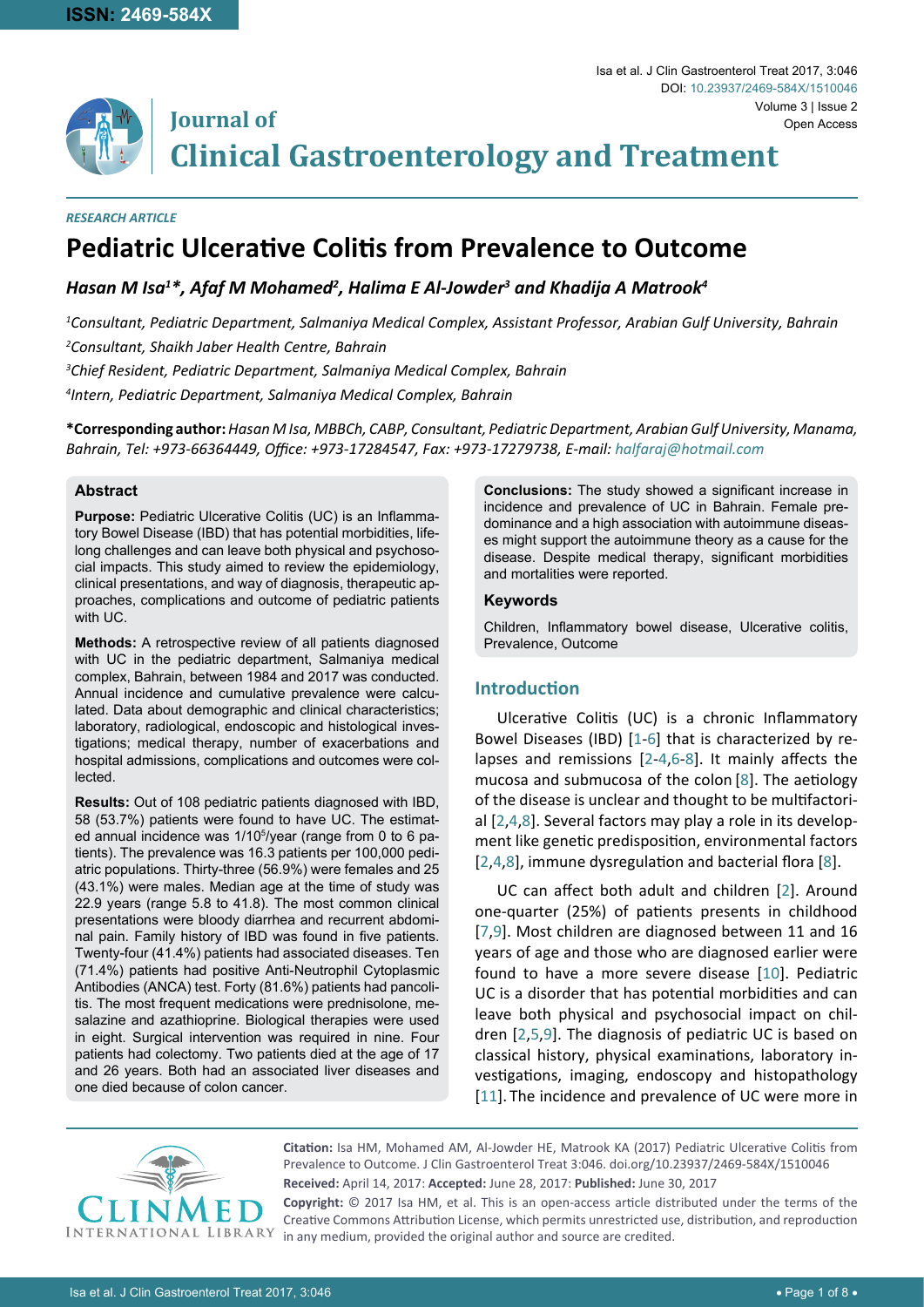Western countries but are increasing elsewhere in the world nowadays[[8](#page-6-4),[9\]](#page-6-6). Studies about pediatric UC in the Middle East are scarce and up to date there were no published studies about pediatric UC coming from the Kingdom of Bahrain. The aim of this study is to review the prevalence, clinical presentations, and ways of diagnosis, different therapeutic approaches, complications and outcome of pediatric UC patients in Bahrain.

# **Patients and Methods**

A retrospective review for all medical records of IBD patients diagnosed in the pediatric department, Salmaniya medical complex, Kingdom of Bahrain, between January 1984 and March 2017 was conducted. All pediatric ( $\leq$  18 years) UC patients were included in the study and no patient was excluded. Annual incidence and cumulative prevalence of the disease were calculated. Data about gender, nationality, birth weight, admission weight and height, age at presentation, age at diagnosis, duration of the illness, family history of IBD, history of contact with a smoker, associated medical diseases and initial clinical presentations were collected. Investigations like full blood count, Erythrocytes Sedimentation Rate (ESR), C-Reactive Protein (CRP), liver function tests, Antineutrophil Cytoplasmic Antibodies (ANCA), Anti-Saccharomyces Cerevisiae Antibodies (ASCA), serum iron and ferritin levels, serum folate and vitamin B12 levels, serum 25-hydroxyvitamin D levels, helicobacter pylori serology and cultures, Purified Protein Derivatives (PPD) test, stool microscopy and cultures results were also collected. The results of radiological images including chest X-ray, abdominal ultrasound, small bowel series, abdominal Computed Tomography (CT) and Magnetic Resonance Imaging (MRI) were gathered. Endoscopic findings using Olympus (PCF-230 and XQ-230) or Pentax endoscopes (EG-2901 and EC-380IF) and histopathological findings using hematoxylin and eosin stain to read the gastrointestinal biopsies were also collected. After excluding Crohns' disease, infective and allergic causes of colitis, the diagnosis of UC was confirmed using clinical, biochemical, radiological, endoscopic and histopathologic findings. We adopted the criteria published by IBD working group of the European Society of Pediatric Gastroenterology, Hepatology and Nutrition (ESPGHAN) and the North American Society of Pediatric Gastroenterology, Hepatology and Nutrition (NASPGHAN) to confirm the diagnosis [[12,](#page-6-10)[13\]](#page-6-11). Data about medical therapy received by each patient especially medications used to control UC whether at the time of diagnosis or during the follow up course, number of exacerbations, and number of hospital admissions, complications and outcomes were gathered.

#### **Statistical Analysis**

The patients' data were initially entered into excel sheet then transferred to and analysed by Statistical Package for Social Sciences (SPSS) version 21. The frequencies and percentages were calculated for demo-

<span id="page-1-0"></span>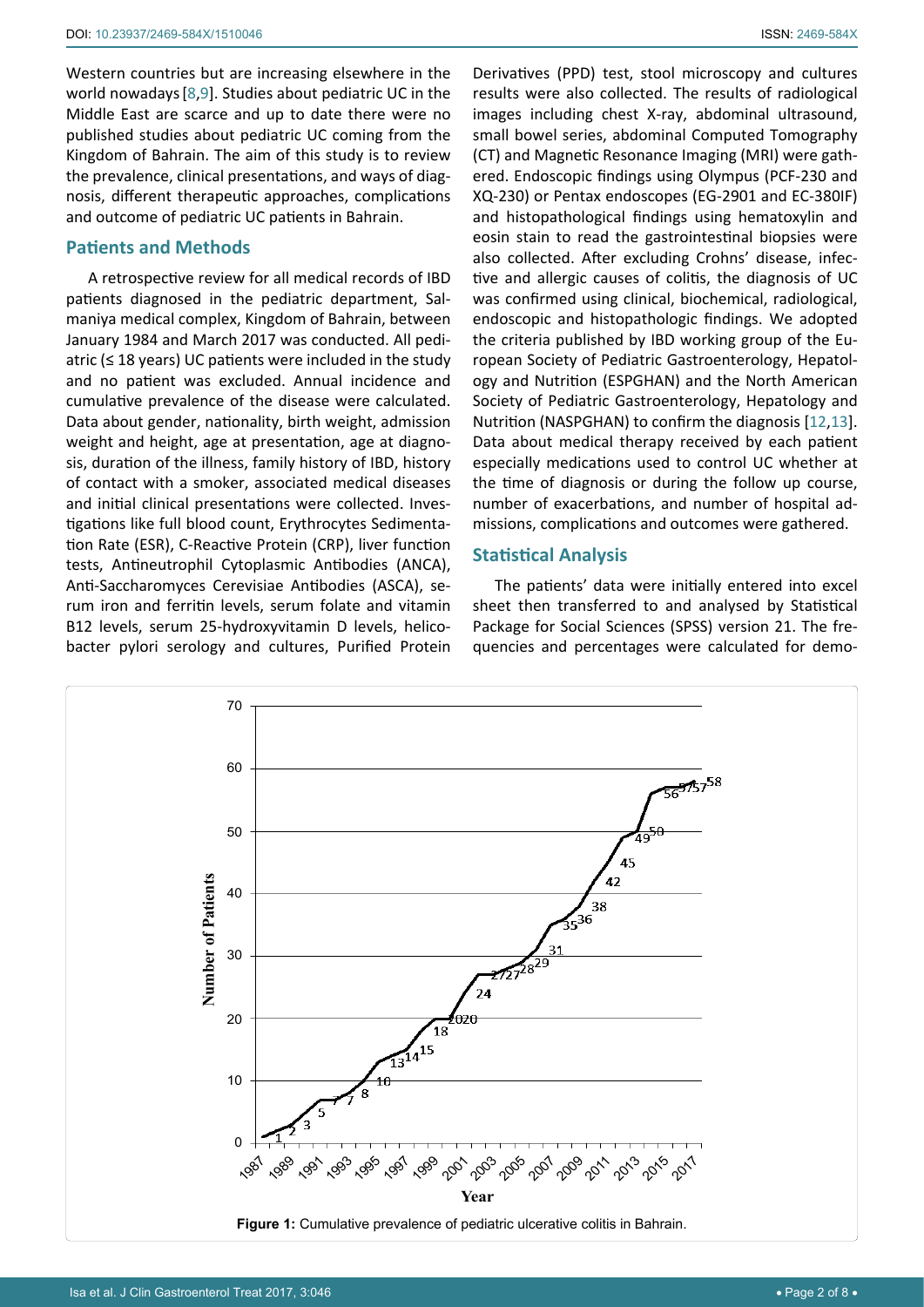graphic data. Continuous variables were explored for normal distribution using Kolmogorov-Smirnov and Shapiro-Wilk tests. Grouped data are presented as mean and Standard Deviation (SD) for normally distributed variables or median and range for non-normally distributed variables. Kruskal Wallis test was used to compare the incidence between three time periods set every ten years. P value was considered to be statistically significant if less than 0.05.

# **Ethics**

This study was conducted in accordance with the principles of Helsinki Declaration and it was ethically approved by the secondary care medical research subcommittee, Salmaniya Medical Complex, Ministry of Health, Kingdom of Bahrain.

## **Results**

Out of 108 IBD patients diagnosed during the study period, 58 (53.7%) pediatric patients were found to have UC. The prevalence of UC in Bahrain was 16.3 patients per 100,000 people under 15 years of age. According to 2014 statistics, the total population of Bahrain was 1,314,564. Children less than 15 years of age accounted for 20.5% of the total population which was around 269,485 children. The cumulative prevalence of UC in Bahrain was shown in [Figure 1.](#page-1-0) The estimated median annual incidence of UC was 1/10<sup>5</sup>/year (range from 0 to 6 patients). The median incidence of UC patients between 1987 and 1996 was 1/10<sup>5</sup>/year (range 0 to 3 patients). The median incidence of UC patients between 1997 and 2006 was  $1.5/10^{5}/y$ ear (range 0 to 4 patients) and the median incidence between 2007 and 2016 was 2.5/10<sup>5</sup>/year (range 0 to 6 patients). There was a significant statistical difference between the three time periods (P = < 0.0001). Demographic data and clinical characteristics of UC patients are presented in [Table 1](#page-2-0). Thirty-three (56.9%) were females and 25 patients (43.1%) were males. Fifty (86.2%) were Bahraini Arabs and eight (13.8%) patients were non-Bahraini; Asian and Arabs (two Indian, two Pakistani and one Saudi, one Qatari and one Syrian). All patients were born normally with no history of caesarean section deliveries. The median age at the time of study was 22.9 years (range 5.8 to 41.8 years). Family history of IBD was found in five (18.5%) patients, two were first degree relatives and three were second degree relatives.

The most common initial clinical presentations were bloody diarrhea and recurrent abdominal pain [\(Table 2](#page-2-1)). Arthritis was found in two patients. Skin rash was noted in four patients, one of them had erythema nodosum but no patient had pyoderma gangrenosum. Eye involvement and clubbing were found in one patient.

Twenty-four (41.4%) patients had associated diseases. Eight (30.8%) patients had a significant anaemia, three of them were of autoimmune haemolytic

<span id="page-2-0"></span>**Table 1:** Demographic data of 58 pediatric patients with ulcerative colitis.

| Demographic data                                     | n (%)                                                    |               |
|------------------------------------------------------|----------------------------------------------------------|---------------|
| Gender, female                                       |                                                          | 33 (56.9)     |
| Nationality                                          | <b>Bahraini</b>                                          | 50 (86.2)     |
|                                                      | Non-Bahraini                                             | 8(13.8)       |
| Total population <sup>*</sup> (2014) $n = 1,240,000$ |                                                          |               |
|                                                      | Governorate <sup>*</sup> Northern, $n = 326,000 (26.3%)$ | 28 (48.3)     |
|                                                      | Capital, $n = 532,000 (42.9%)$                           | 13 (22.4)     |
|                                                      | Southern, $n = 166,000 (13.4%)$                          | 10 (17.2)     |
|                                                      | Muharraq, $n = 216,000 (17.4%)$                          | 7(12.1)       |
| Birth weight (kilogram), mean (SD <sup>†</sup> )     | 3.1(0.5)                                                 |               |
| Admission weight, kilogram, mean (SD <sup>+</sup> )  | 32.3 (16.4)                                              |               |
| Admission height, cm, mean (SD <sup>+</sup> )        | 126.3 (14.7)                                             |               |
| Age at presentation (years), mean (SD <sup>†</sup> ) | 11(4.3)                                                  |               |
| Age category (years) 0-4.9                           | 6(10.3)                                                  |               |
| $5 - 9.9$                                            |                                                          | 14 (24.1)     |
| 10-14.9                                              |                                                          | 24 (41.4)     |
| $15 - 18$                                            |                                                          | 14 (24.1)     |
| Age at diagnosis (years), median (range)             |                                                          | 10.5 (2.5-17) |
| Disease duration (years), mean (SD <sup>+</sup> )    |                                                          | 0.86(1.1)     |
| $FH^{\ddagger}$ of IBD <sup>§</sup>                  |                                                          | 5.0(18.5)     |
| Contact with a smoker person                         |                                                          | 7.0(28)       |
| Associated diseases                                  |                                                          | 24 (41.4)     |

\* Adopted from: [https://en.wikipedia.org/wiki/Governorates\\_of\\_](https://en.wikipedia.org/wiki/Governorates_of_Bahrain) [Bahrain](https://en.wikipedia.org/wiki/Governorates_of_Bahrain) [cited 11 Jan 2017], <sup>†</sup>standard deviation, <sup>‡f</sup>amily history, § inflammatory bowel diseases.

<span id="page-2-1"></span>**Table 2:** Clinical presentations of 58 pediatric patients with ulcerative colitis.

| <b>Clinical presentation</b> | $n$ (%)   |
|------------------------------|-----------|
| Bloody diarrhea              | 28 (96.6) |
| Recurrent abdominal pain     | 21(72.4)  |
| Weight loss                  | 11 (37.9) |
| Anorexia                     | 9(32.1)   |
| Vomiting                     | 8(27.6)   |
| Pallor                       | 8(27.6)   |
| Arthralgia                   | 7(26.9)   |
| Fever                        | 5(19.2)   |
| Skin rash                    | 4(15.4)   |
| Others                       | 4(15.4)   |
| Jaundice                     | 3(11.5)   |
| Hematemesis                  | 2(6.9)    |
| Constipation                 | 2(7.7)    |

anaemia type, four patients had glucose 6 phosphate deficiency and three were sickle cell trait. Overlap syndrome (Primary Sclerosing Cholangitis (PSC) and autoimmune hepatitis) was found in three patients while PSC alone and autoimmune hepatitis alone was found each in one patient. Insulin dependent diabetes mellitus was found in two patients. Growth hormone deficiency, vitiligo, vasculitis, nephritis, pericardial and pleural effusion, spondylopathies, bronchial asthma, food allergy, vitamin D deficiency, diaphragmatic hernia, seizure disorder, mental retardation, psychosis, developmental delay; each noted in one patient.

Laboratory features at the initial presentation of the disease are shown in [Table 3](#page-3-0). Low haemoglobin level was found in 40 (85%) patients with a mean of 10.5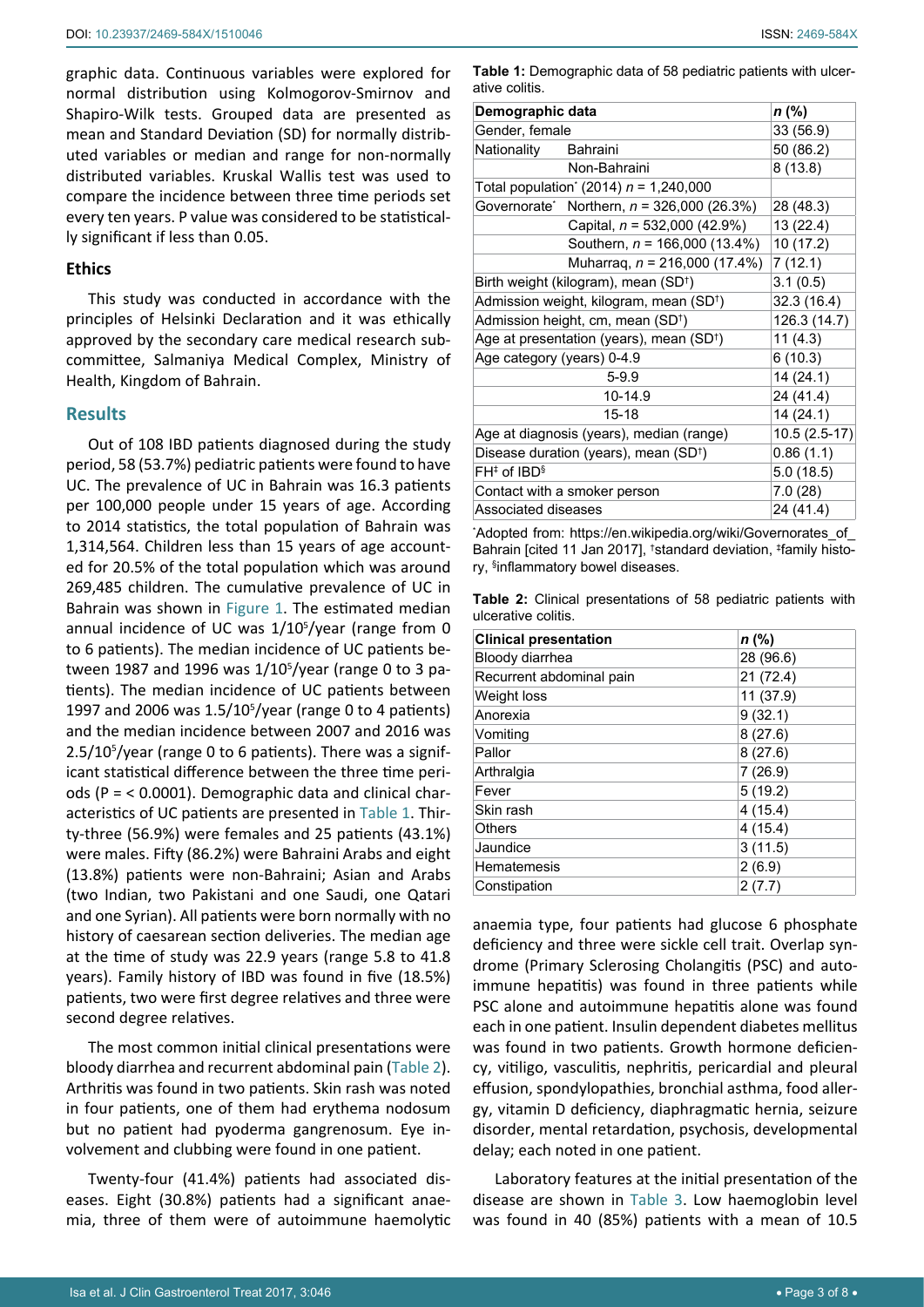grams per decilitre  $\pm$  2.5 SD (normal range 13 to 16.5 g/ dl). Hypoproteinemia was found in six (13.6%) patients with a mean of 76.2 grams per litre  $\pm$  11.2 SD (normal range 64 to 82 g/l) and low vitamin D level in all tested seven patients with a mean of 39.1 nmol per litre  $\pm$ 6.1 SD (normal range > 50 nmol/l). A PPD test and chest X-ray to exclude early tuberculosis exposure were done in all patients and all were negative. Three patients had liver biopsy performed to diagnose the associated liver diseases.

| <b>Laboratory investigations</b> | <b>Results</b> | $n$ (%)   | Total $n$ (%) |
|----------------------------------|----------------|-----------|---------------|
| WBC <sup>*</sup> count           | High           | 13 (27.6) | 47 (81)       |
| Hb†                              | Low            | 40 (85)   | 47 (81)       |
| <b>Platelets</b>                 | High           | 18 (38.3) | 47 (81)       |
| ESR <sup>‡</sup>                 | High           | 24 (51)   | 47 (81)       |
| <b>CRP</b> <sup>§</sup>          | High           | 24 (57)   | 42 (72.4)     |
| Total bilirubin                  | High           | 5.0 (11)  | 45 (77.6)     |
| Protein                          | Low            | 6 (13.6)  | 44 (75.8)     |
| Albumin                          | Low            | 21(47)    | 45 (77.6)     |
| Globulin                         | High           | 36 (81.8) | 44 (75.8)     |
| $AF^*$                           | High           | 1.0(2)    | 45 (77.6)     |
| ALT††                            | High           | 3.0(6)    | 45 (77.6)     |
| GGT#                             | High           | 15 (34)   | 44 (75.8)     |
| <b>ANCASS</b>                    | Positive       | 10 (71.4) | 14 (24)       |
| ASCA***                          | Positive       | 2.0(66.7) | 3(5.2)        |
| Serum Iron                       | Low            | 16 (64)   | 25 (43)       |
| Serum Ferritin                   | Low            | 18 (75)   | 24 (41)       |
| Serum Folate                     | Low            | 0(0)      | 9(15.5)       |
| Vitamin B12                      | Low            | 0(0)      | 11 (19)       |
| 25-hydroxyvitamin D              | Low            | 7.0 (100) | 7(12)         |
| Helicobacter pylori serology     | Positive       | 3.0(23)   | 13 (22.4)     |

<span id="page-3-0"></span>**Table 3:** Results of laboratory investigations at presentation of 58 pediatric patients with ulcerative colitis.

\* White blood cells, † hemoglobin, ‡ erythrocytes sedimentation rate, § C-reactive protein, \*\*alkaline phosphatase, ††alanine aminotransferase, #gamma glutamyltransferase, <sup>§§</sup>antineutrophil cytoplasmic antibodies, ""anti-saccharomyces cerevisiae antibodies.

Thirty-five (60%) patients had at least one radiological imaging whether abdominal ultrasound, barium study or abdominal computed tomography. Twenty (57%) of them had positive findings suggestive of UC. Radiological, endoscopic and histopathological data are shown in [Table 4](#page-3-1). Out of 26 (52%) patients who had upper gastrointestinal endoscopy, 17 (65.4%) patients had available reports of the endoscopy and 15 (88%) patients had positive findings. Oesophageal involvement was noted in nine patients (mild distal erythema in seven, small nodules in three and superficial small ulcers in two), gastric in 13 patients (mild erythema in nine, fine nodularity in seven, haemorrhagic spots in four and small tiny shallow ulcers in three) and duodenal in seven patients (erythema in three, fine nodularity in two and haemorrhagic spots in two). All the 58 UC patients underwent colonoscopy, but colonoscopy reports were available for 49 (84.5%) of them. Nine patients had no available reports. However, two of them had upper gastrointestinal endoscopy report available, two had positive barium studies suggestive of UC and one had positive ANCA and was on UC treatment. The nine patients were included only in the epidemiological data but not in the analysis of the rest of the data.

Upper gastrointestinal histopathology reports were available for 25 (43%) patients, 23 (92%) had positive results. The results were positive in 12 (60%) out of 20 esophageal biopsies (reflux esophagitis in five, nonspecific chronic active esophagitis in four and mild congestion of squamous epithelium in three biopsies), 22 (88%) out of 25 gastric biopsies (nonspecific chronic active gastritis in 19, mild congestion in two and mild focal eosinophilic infiltrate in one) and 10 (50%) out of 20 duodenal biopsies (all had mild chronic active duodenitis). Colonic histopathology reports were available

<span id="page-3-1"></span>**Table 4:** Radiological, endoscopic and histopathological investigations of 58 pediatric patients with ulcerative colitis.

| Investigations                       | Positive findings n (%) | Total $n$ (%) |
|--------------------------------------|-------------------------|---------------|
| Radiological                         |                         |               |
| Abdominal Ultrasound                 | 5(17.9)                 | 28 (51.7)     |
| Barium study                         | 13(54.2)                | 24 (42.1)     |
| Abdominal CT <sup>*</sup> scan       | 8(80)                   | 10(17.5)      |
| <b>Endoscopic</b>                    |                         |               |
| OGD <sup>†</sup>                     | 15 (88.2)               | 26 (52)       |
| Colonoscopy (Extent of the disease)  | 49 (100)                | 58 (100)      |
| <b>Pancolitis</b>                    | 40 (81.6)               | 49 (84.5)     |
| Distal colitis                       | 4(8.2)                  | 49 (84.5)     |
| <b>Proctitis</b>                     | 3(6.1)                  | 49 (84.5)     |
| <b>Extensive colitis</b>             | 2(4.1)                  | 49 (84.5)     |
| <b>Backward ileitis</b>              | 3(6.1)                  | 49 (84.5)     |
| Histopathological (Colonic biopsies) | 47 (97.9)               | 48 (82.7)     |
| Cryptitis                            | 30(62.3)                | 48 (82.7)     |
| Chronic active colitis               | 28 (58.3)               | 48 (82.7)     |
| Crypt abscess                        | 27 (56)                 | 48 (82.7)     |
| Crypt distortion                     | 24 (50)                 | 48 (82.7)     |
| Focal or diffuse ulceration          | 12(25)                  | 48 (82.7)     |
| <b>Others</b>                        | 9(18.7)                 | 48 (82.7)     |

\*Computed tomography, † oesophageo-gastro-duodenoscopy.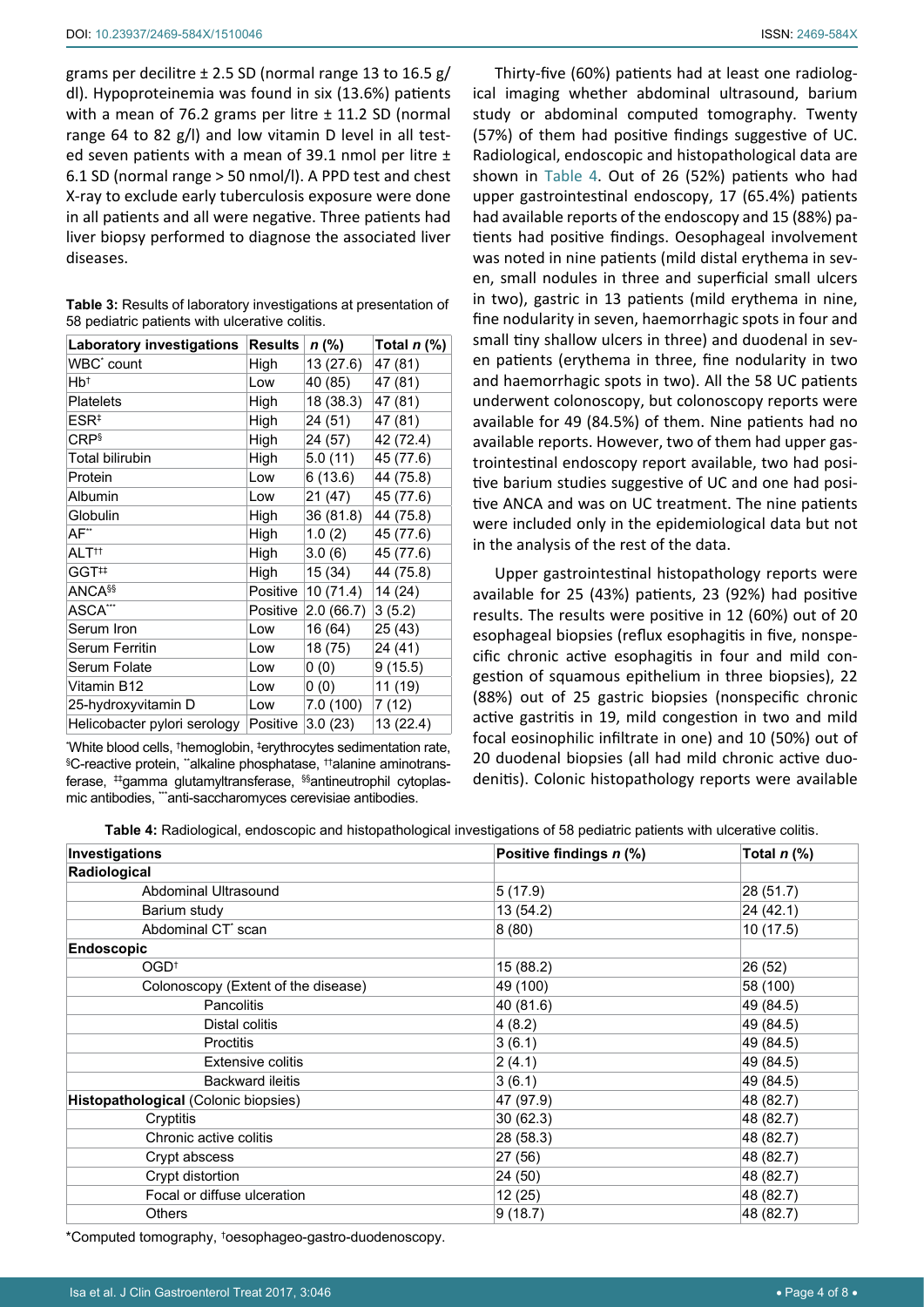<span id="page-4-0"></span>**Table 5:** Medical therapy of 58 pediatric patients with ulcerative colitis at the time of diagnosis and during the follow up course.

| <b>Medical therapy</b>            | $n$ (%)    |
|-----------------------------------|------------|
| Prednisolone                      | 17 (77.3)  |
| Mesalazine                        | 13 (59.1)  |
| Pentasa                           | 11 (50)    |
| Asacol                            | 4.0(18.2)  |
| Azathioprine                      | 11 (50)    |
| Folic acid                        | 10(45.5)   |
| Iron supplementation              | 9.0(40.9)  |
| Omeprazole                        | 8.0(36.4)  |
| Multivitamins                     | 7.0(31.8)  |
| Adalimumab                        | 7.0(31.8)  |
| Calcium supplementation           | 6.0(27.3)  |
| Infliximab infusion               | 2.0(9.1)   |
| ADEK <sup>*</sup> supplementation | 4.0 (18.2) |
| Ursodeoxycholic acid              | 4.0(18.2)  |
| Vitamin D supplementation         | 3.0(9.1)   |
| Cimitidine                        | 1.0(4.5)   |

\*Fat soluble vitamins A, D, E, K.

for 48 (82.7%) patients. Cryptitis, chronic active colitis, crypt abscess and crypt distortions were the main findings. Other nine findings were also founding in the tissue biopsies (crypt associated granulation tissue in eight biopsies, crypt branching in five, mucodepletion in four, focal Paneth cell proliferation in three, loss of crypts in two; and oxyphilic metaplasia, neuromatoid proliferation, ileitis and polypoid changes each in one biopsy).

The most frequently used medications were prednisolone, mesalazine and azathioprine ([Table 5\)](#page-4-0). Biological therapies were used in eight patients. No patient received cyclosporine or methotrexate.

During the study period, 12 patients had at least one UC relapse over time. The median number of exacerbation episodes per patient was one episode ranging from zero to three episodes. Out of 61 admissions, 16 admissions were due to UC (26%). The median admission rate was one admission per patient ranging from one to 20 admissions. Three patients developed steroid dependence. Two patients required blood transfusion. Periorbital cellulitis, pneumonia, salmonella gastroenteritis, azathioprine induced pancreatitis and osteopenia each reported in one patient. Surgical intervention was required in nine patients. Four patients had colectomy (total colectomy in three and subtotal in one) due to severe disease and very poor response to medical treatment before the era of biologic therapy in two patients and with failure of biologic therapy in another two patients. Cholecystectomy, inguinal hernia repair, dermoid cyst removal, tonsillectomy and diaphragmatic hernia repair each in one patient.

The median follow-up period was 11 years (range 0.1 to 28.8 years). Two female patients with UC died at the age of 17 and 26 years of age respectively. Both of them had an associated liver disease, one had AIH and the other had PSC. The later patient refused colectomy and died because of colon cancer.

# **Discussion**

The incidence and prevalence of IBD is increasing world wide [[8](#page-6-4),[9\]](#page-6-6). In the gulf countries, the incidence is showing an increasing tendency [\[1](#page-6-0)]. In this study, the incidence of UC had showed a rising trend mounting from  $1/10^{5}/$ year between 1987 to 1996 to reach 2.5/10<sup>5</sup>/ year in the period between 2006-2016. This incidence is higher than Kuwait where Al-Qabandi, et al. [[14](#page-6-12)] reported a total of 36 pediatric patients with UC which showed an estimated annual incidence of 0.6/10<sup>5</sup>/year (CI 95%, 0.34-0.85). However, Al-Mofarreh and Al-Mofleh [\[11](#page-6-9)] studied 238 Saudi UC patients and found a steady stat in UC. The incidence of IBD usually peaks in late adolescence and early adulthood [[5](#page-6-8)]. In this study, 41% of the patients presented between the age of 10 and 15 years. The prevalence of pediatric UC in our study was 16.3 per 100,000. It is lower than that reported by Ludvigsson, et al. [\[15](#page-6-13)] which was 25 per 100,000 on studying 585 UC pediatric patients from Sweden.

Like Al-Qabandi, et al. [[14](#page-6-12)] study, this study showed female predominance. In contrast to Al-Mofarreh and Al-Mofleh [\[11](#page-6-9)] who found male predominance. The presence of family history was 18.5% in this study which is lower than the number reported in Kuwait 31% [\[14](#page-6-12)] but higher than the number reported by AlSaleem, et al. (9%) [[16\]](#page-6-14) who studied 188 patients in Saudi Arabia.

The clinical presentation of UC patients in this study was similar to other studies were bloody diarrhea and abdominal pain are the most common presentations [[2](#page-6-2), [9](#page-6-6), [11,](#page-6-9) [14](#page-6-12), [16](#page-6-14), [17](#page-6-15)]. For instance, Al-Qabandi, et al. [[14](#page-6-12)] reported bloody diarrhea in 94% and abdominal pain in 78% of UC patients. The abdominal pains are attributed to intestinal distension secondary to the disease itself, to fibrotic stricture, adhesions or following surgical interventions [[17](#page-6-15)]. Thirty-eight per cent of UC patient in this study had history of weight loss at presentation. Similarly, El Mouzan, et al. [[18\]](#page-6-16) reported a history of weight loss in 42% of 119 newly diagnosed pediatric patients with UC. This weight loss can be explained by poor dietary intake, increase gastrointestinal losses and increased energy expenditure due to chronic inflammatory activity [[9](#page-6-6),[19](#page-7-0)]. Due to the malnutrition, the patients sometimes diagnosed as anorexia nervosa [\[9\]](#page-6-6). However, compared to Crohn's disease, UC had shorter interval between onset of symptoms and signs and the diagnosis. It also had less systemic inflammation, therefore less effect on bone, appetite and nutritional status [[14](#page-6-12)[,20](#page-7-1)]. Children with IBD require detailed nutritional assessment on a regular basis[\[20](#page-7-1)].

Patient with UC are also at risk of having extra intestinal manifestations such as erythema nodosum and pyoderma gangrenosum that might be linked to genetics, inflammatory cytokines, bacteria/bacterial products or medications [[2](#page-6-2)]. Liver also could be involved in patients with UC in the form of drug-induced hepatitis, autoimmune hepatitis or sclerosing cholangitis [[2](#page-6-2)]. Mus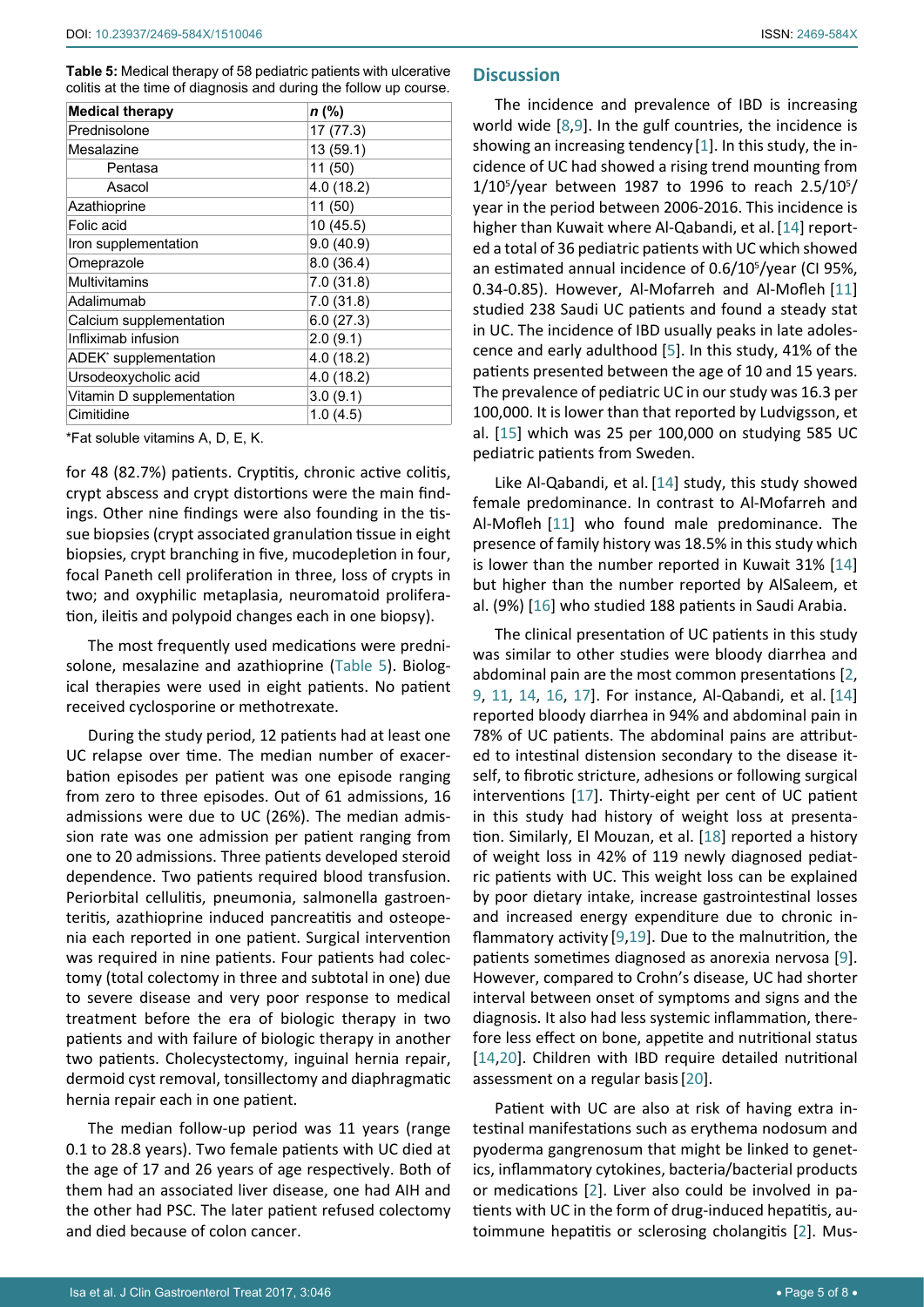culoskeletal manifestation in the form of mild arthralgia or severe spondyloarthropathies especially in children positive for HLA-B27 had been also reported [[2](#page-6-2)]. Sixteen (27.6%) patients in our study had an associated autoimmune disease including autoimmune hemolytic anemia, overlap syndrome, primary sclerosing cholangitis, autoimmune hepatitis, insulin dependent diabetes mellitus, vitiligo, nephritis and spondylopathies. This observation might support the immune theory as a cause for UC.

The etiology of UC is unclear. Significant factors play a role in its development such as the environmental factors, genetic variations, altered intestinal microbiota and the disturbances in the innate and adaptive immune response [[3](#page-6-17),[4](#page-6-3)[,21](#page-7-4)]. People living in the western countries are more susceptible to the disease and those living in underdeveloped countries might be protected from the disease due to the high exposure to the parasitic infestation [\[3\]](#page-6-17). The genetic overlap between UC and other autoimmune disease like psoriasis and ankylosing spondylitis is well established [[22](#page-7-9)]. The interaction between the microbiome and the immune system seems to be important in the pathogenesis of IBD [\[23](#page-7-5)].

The standard laboratory tests used to diagnose UC in children are similar to those in adults [\[9\]](#page-6-6). Although some pediatric UC patients, especially those with mild disease, will have no laboratory abnormalities detected, the presence of iron deficiency anemia, elevated inflammatory markers e.g. ESR, CRP and fecal calprotectin, hypoalbuminemia and negative stool cultures are suggestive of IBD [[2,](#page-6-2)[9](#page-6-6)]. In this study, anemia was noted in 85% of patients. Similarly, AlSaleem, et al. [\[16](#page-6-14)] reported anemia in 75% but Al-Mofarreh and Al-Mofleh study [[11](#page-6-9)] showed anemia in only 37%. In our study, high ESR and CRP was noted in 51% and 57% respectively. This is lower than that reported in Saudi patients (82% and 63% respectively) [\[16\]](#page-6-14). Hypoalbuminemia was seen in 47% of patients in this study compared to that reported by AlSaleem, et al. [\[16](#page-6-14)] which was 33%. Liver function tests can be elevated in UC patients either due to the disease activity or due to extra-intestinal complications like sclerosing cholangitis [[2](#page-6-2)]. Even though serological test is available to screen for IBD, they fail to diagnose pediatric patients or give false positive results [[2](#page-6-2)]. In this study, ANCA and ASCA tests were positive only in 71% and 66.7% of patients respectively. Patients with UC are more prone to infections either due to the disease itself or due to the use of immunosuppressive medications [[3](#page-6-17),[24](#page-7-10)]. Bacterial infections should be excluded first in any pediatric patient presented with bloody diarrhea [[25](#page-7-2)]. UC patients should be screened for Latent TB Infection (LTBI), hepatitis B, hepatitis C and HIV viral infections [[20](#page-7-1)].

Radiological evaluation of children suspected to have UC should be individualized [[2](#page-6-2)]. Abdominal ultrasound in UC can detect bowel wall thickening, peri-intestinal inflammation and ileus [[26](#page-7-3)] and can be used to detect IBD in children with high success [[25](#page-7-2),[26\]](#page-7-3). Although upper gastrointestinal study with Small Bowel Follow-Through (SBFT) is the main radiological modality in IBD patients, its information on the presence or the extent of disease are limited[[2](#page-6-2)]. CT and MRI can provide better visualization of the inflamed mucosa and peri-intestinal involvement [[2](#page-6-2),[21](#page-7-4),[25](#page-7-2)]. Ideally, all pediatric patients suspected to have UC should have endoscopic procedure (upper and lower gastrointestinal endoscopy and biopsies) to confirm the diagnosis [[21,](#page-7-4)[25\]](#page-7-2). Most of our patients had pancolitis (81.6%) on colonoscopy which is higher percentage than that reported by Al-Qabandi, et al.[[14](#page-6-12)], Docktor, et al. [[23\]](#page-7-5) and AlSaleem, et al. [[16](#page-6-14)] which was 64%, 55% and 46.1% respectively. This might be explained by either the late presentation or the severity of the disease in our population.

Treatment of UC includes both medical and surgical approaches [[3\]](#page-6-17). Although advances in medicine have creates drugs to control UC and improve quality of life [\[1](#page-6-0)]. In this study, most of our patients received steroids (77.3%) followed by mesalazine (59.1%). This is unlike Virta and Kolho [[20](#page-7-1)] and Ludvigsson, et al. [\[15](#page-6-13)] studies where most of their patients received aminosalicylates (94% and 81% respectively) more than steroids (72% and 44% respectively). Medical treatment of children with UC should consider both induction and maintenance phases [\[2](#page-6-2),[3](#page-6-17)]. Most clinicians rely on corticosteroids for induction of rapid remission [[2,](#page-6-2)[3](#page-6-17),[17,](#page-6-15)[19](#page-7-0),[27,](#page-7-6)[28\]](#page-7-7). However, one third of patients will fail to respond to corticosteroids [[3](#page-6-17)]. The choices of maintenance medications will depend on the location of UC and the clinical severity [[2](#page-6-2)]. Aminosalicylates (e.g. mesalazine), immunomodulators (e.g. azathioprine) and biologic agents (e.g. Infliximab (IFX) and adalimumab) are the main maintenance drugs used [[2](#page-6-2),[3](#page-6-17)[,17](#page-6-15)[,27](#page-7-6),[28](#page-7-7)]. Mesalazine, at a dose of 2.4-4.8 g/day, is an effective therapy for patients with mild to moderate UC [[3](#page-6-17)]. If no response to conventional therapy, Cyclosporine (CSs) has been used to treat severe flare-ups of UC[[3\]](#page-6-17). In our study, azathioprine was used in 50% of patients higher than Virta and Kolho [[27](#page-7-6)] where it was used in 30.4%. Azathioprine and 6-mercaptopurine are effective drugs for both induction of remission and maintenance [\[3\]](#page-6-17). Methotrexate (MTX) is another treatment option but it's role in pediatric UC is not yet established [[19](#page-7-0)]. When moderate to severe patient did not respond to aminosalicylates, CSs or immunosuppressive medications, biologic agents like anti-TNF-α monoclonal antibodies are recommended to be used [[3](#page-6-17)]. Biological therapy use in the treatment of UC patients has significantly increased over the last decade [[19](#page-7-0)]. It appears to be safe and well tolerated. It has improved disease control, patient growth and quality of life by pediatric patients with UC [[3](#page-6-17)[,7](#page-6-5)]. Infliximab (IFX), adalimumab, certolizumab pegol and golimumab are the current four anti-TNF-α agents used to treat UC patients [[19](#page-7-0),[27](#page-7-6),[29\]](#page-7-8). IFX is an effective treatment for pediatric UC [[3](#page-6-17)[,7,](#page-6-5)[19](#page-7-0),[23](#page-7-5)]. Anti-TNF-α drugs share the same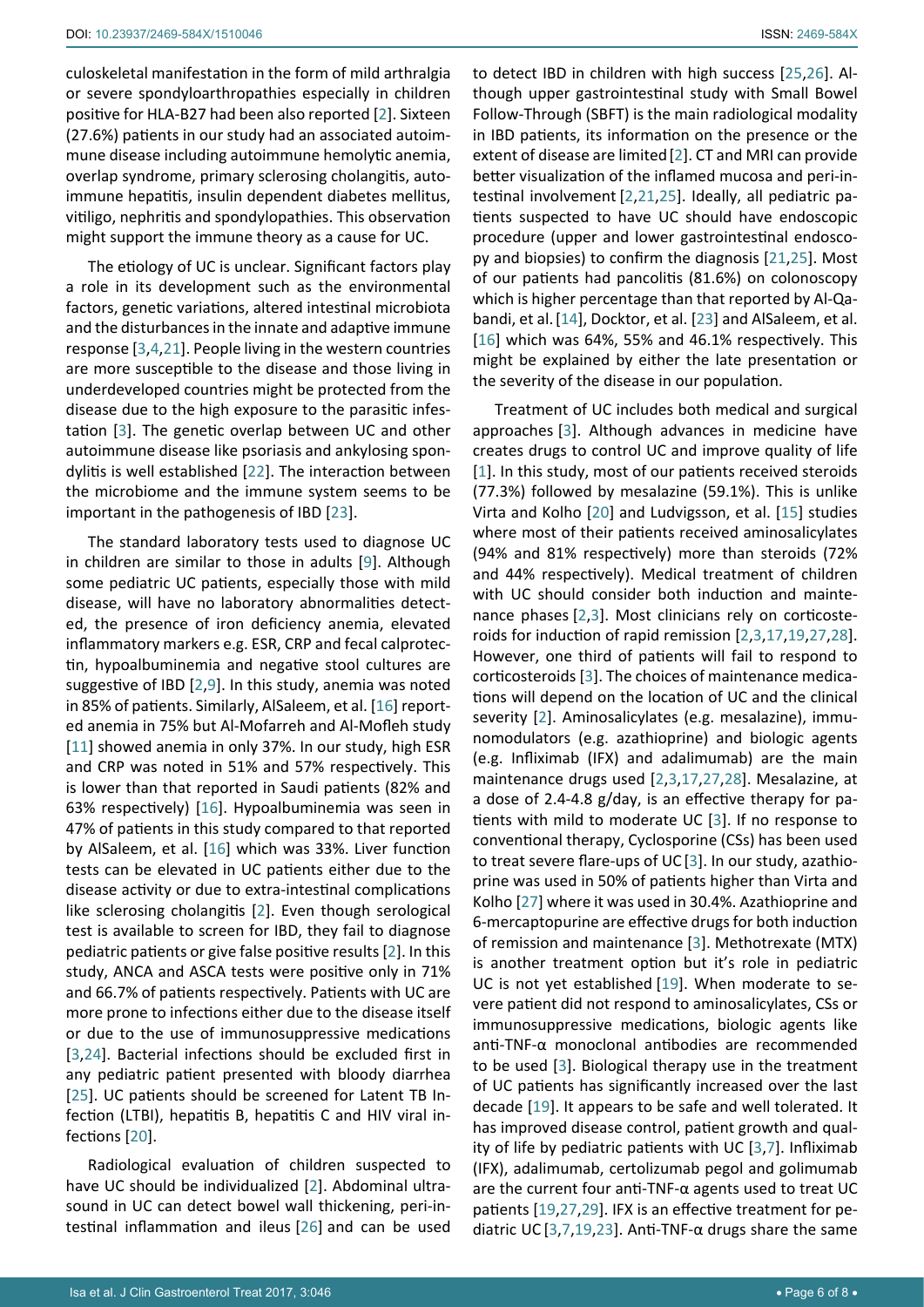pre-treatment protocol but they have different routes and times of administrations [[27](#page-7-6)]. The decision to introduce anti-TNF-α agent is based on the disease severity, the presence of co-morbidities, direct and indirect costs of medical care, and possible benefits and risks [[27](#page-7-6)]. Before starting anti-TNF-α therapy, a precise assessment of UC activity is crucial [[29\]](#page-7-8).

Compliance with medications is a major concern in children with UC [[2](#page-6-2)]. Unlike adult UC, the relapses of pediatric UC have a damaging effect on children's linear growth and pubertal development [[2](#page-6-2),[19](#page-7-0)]. Steroid therapy can lead to osteopenia, osteoporosis and avascular necrosis [[2,](#page-6-2)[19\]](#page-7-0). Biological therapy has potential serious side effects like malignancy and infections and should be avoided in patients with acute infection [[3](#page-6-17)[,7](#page-6-5)]. The patients should be closely monitored for neutropenia and leucopenia to avoid life-threating infections especially if there were on biological therapy or other immunosuppressive medications [[7](#page-6-5)].

Like any other retrospective studies, this study was limited by missing some data related to patients with UC like the history of consanguinity and the patients' compliance with medications. In addition, the small number of the UC patients was also considered as limitation. However, this study is the first study from Bahrain to shade light on pediatric UC patients. This study can form a great source of information for any future studies tackling the same group of patients.

In conclusion, this study showed an increasing prevalence of pediatric UC in Bahrain. Female predominance and a high association with autoimmune diseases among patients with UC might support the autoimmune theory as a cause for this disease. Abdominal pain, bloody diarrhea and weight loss were the main presenting symptoms. Most of the patients had severe disease with pancolitis. Despite medical therapy, significant morbidities and mortalities were reported. Further multicenter studies focusing on the nutritional status, compliance with medications and the effect of the disease on the quality of life are needed for patients with a chronic disease like UC.

# **Acknowledgments**

The authors gratefully acknowledge all those who provide care for patients with UC at the pediatric department, Salmaniya Medical Complex, kingdom of Bahrain.

# **Funding**

None.

# **Conflict of Interest**

The authors declare no conflict of interest.

## **References**

<span id="page-6-0"></span>1. [Lu Y, Bousvaros A \(2014\) Immunizations in children with in](https://www.ncbi.nlm.nih.gov/pmc/articles/PMC4080872/)[flammatory bowel disease treated with immunosuppressive](https://www.ncbi.nlm.nih.gov/pmc/articles/PMC4080872/)  [therapy. Gastroenterol Hepatol 10: 355-363.](https://www.ncbi.nlm.nih.gov/pmc/articles/PMC4080872/)

- <span id="page-6-2"></span>2. [Rufo PA, Denson LA, Sylvester FA, Szigethy E, Sathya P,](https://www.ncbi.nlm.nih.gov/pubmed/22516861)  [et al. \(2012\) Health supervision in the management of chil](https://www.ncbi.nlm.nih.gov/pubmed/22516861)[dren and adolescents with IBD: NASPGHAN recommenda](https://www.ncbi.nlm.nih.gov/pubmed/22516861)[tions. J Pediatr Gastroenterol Nutr 55: 93-108.](https://www.ncbi.nlm.nih.gov/pubmed/22516861)
- <span id="page-6-17"></span>3. [Triantafillidis JK, Merikas E, Georgopoulos F \(2011\) Cur](https://www.ncbi.nlm.nih.gov/pubmed/21552489)[rent and emerging drugs for the treatment of inflammatory](https://www.ncbi.nlm.nih.gov/pubmed/21552489)  [bowel disease. Drug Des Devel Ther 5: 185-210.](https://www.ncbi.nlm.nih.gov/pubmed/21552489)
- <span id="page-6-3"></span>4. [Sang LX, Chang B, Zhang WL, Wu XM, Li XH, et al](https://www.ncbi.nlm.nih.gov/pubmed/20397271). (2010) [Remission induction and maintenance effect of probiotics](https://www.ncbi.nlm.nih.gov/pubmed/20397271)  [on ulcerative colitis: a meta-analysis. World J Gastroenterol](https://www.ncbi.nlm.nih.gov/pubmed/20397271)  [16: 1908-1915.](https://www.ncbi.nlm.nih.gov/pubmed/20397271)
- <span id="page-6-8"></span>5. [Okou DT, Kugathasan S \(2014\) Role of genetics in pedi](https://www.ncbi.nlm.nih.gov/pubmed/25118609)[atric inflammatory bowel disease. Inflamm Bowel Dis 20:](https://www.ncbi.nlm.nih.gov/pubmed/25118609)  [1878-1884.](https://www.ncbi.nlm.nih.gov/pubmed/25118609)
- <span id="page-6-1"></span>6. [Bernestien CN, Fried M, Krabshuis JH, Cohen H, Eliakim](https://www.ncbi.nlm.nih.gov/pubmed/19653289)  [R, et al. \(2010\) World gastroenterology organization prac](https://www.ncbi.nlm.nih.gov/pubmed/19653289)[tice guidelines for the diagnosis of IBD in 2010. Inflamm](https://www.ncbi.nlm.nih.gov/pubmed/19653289)  [Bowel Dis 16: 112-124.](https://www.ncbi.nlm.nih.gov/pubmed/19653289)
- <span id="page-6-5"></span>7. [Dulai PS, Siegel CA, Dubinsky MC \(2013\) Balancing and](https://www.ncbi.nlm.nih.gov/pubmed/19653289)  [communicating the risks and benefits of biologics in pedi](https://www.ncbi.nlm.nih.gov/pubmed/19653289)[atric inflammatory bowel disease. Inflamm Bowel Dis 19:](https://www.ncbi.nlm.nih.gov/pubmed/19653289)  [2927-2936.](https://www.ncbi.nlm.nih.gov/pubmed/19653289)
- <span id="page-6-4"></span>8. [Choi CH, Moon W, Kim YS, Kim ES, Lee BI, et al. \(2017\)](https://www.ncbi.nlm.nih.gov/pubmed/28239313)  [Second Korean guidelines for the management of ulcer](https://www.ncbi.nlm.nih.gov/pubmed/28239313)[ative colitis. Intest Res 15: 7-37.](https://www.ncbi.nlm.nih.gov/pubmed/28239313)
- <span id="page-6-6"></span>9. [Rabizadeh S, Dubinsky M \(2013\) Update in pediatric in](https://www.ncbi.nlm.nih.gov/pubmed/24182855)[flammatory bowel disease. Rheum Dis Clin North Am 39:](https://www.ncbi.nlm.nih.gov/pubmed/24182855)  [789-799.](https://www.ncbi.nlm.nih.gov/pubmed/24182855)
- <span id="page-6-7"></span>10. [Gasparetto M, Guariso G \(2013\) Highlights in IBD Epidemi](https://www.ncbi.nlm.nih.gov/pubmed/24454343)[ology and Its Natural History in the Paediatric Age. Gastro](https://www.ncbi.nlm.nih.gov/pubmed/24454343)[enterol Res Pract 2013: 829040.](https://www.ncbi.nlm.nih.gov/pubmed/24454343)
- <span id="page-6-9"></span>11. [Al-Mofarreh MA, Al-Mofleh IA \(2013\) Emerging inflammato](https://www.ncbi.nlm.nih.gov/pubmed/23319033)[ry bowel disease in saudi outpatients: a report of 693 cas](https://www.ncbi.nlm.nih.gov/pubmed/23319033)[es. Saudi J Gastroenterol 19: 16-22.](https://www.ncbi.nlm.nih.gov/pubmed/23319033)
- <span id="page-6-10"></span>12. [IBD Working Group of the European Society for Paediatric](https://www.ncbi.nlm.nih.gov/pubmed/15990620)  [Gastroenterology, Hepatology and Nutrition \(2005\) Inflam](https://www.ncbi.nlm.nih.gov/pubmed/15990620)[matory bowel disease in children and adolescents: recom](https://www.ncbi.nlm.nih.gov/pubmed/15990620)[mendations for diagnosis--the Porto criteria. J Pediatr Gas](https://www.ncbi.nlm.nih.gov/pubmed/15990620)[troenterol Nutr 41: 1-7.](https://www.ncbi.nlm.nih.gov/pubmed/15990620)
- <span id="page-6-11"></span>13. [Bousvaros A, Antonioli DA, Colletti RB, Dubinsky MC, Glick](https://www.ncbi.nlm.nih.gov/pubmed/17460505)[man JN, et al. \(2007\) Differentiating ulcerative colitis from](https://www.ncbi.nlm.nih.gov/pubmed/17460505)  [Crohn disease in children and young adults: report of a work](https://www.ncbi.nlm.nih.gov/pubmed/17460505)[ing group of the North American Society for Pediatric Gas](https://www.ncbi.nlm.nih.gov/pubmed/17460505)[troenterology, Hepatology, and Nutrition and the Crohn's and](https://www.ncbi.nlm.nih.gov/pubmed/17460505)  [Colitis Foundation of America. J Pediatr Gastroenterol Nutr](https://www.ncbi.nlm.nih.gov/pubmed/17460505)  [44: 653-674.](https://www.ncbi.nlm.nih.gov/pubmed/17460505)
- <span id="page-6-12"></span>14. [Al-Qabandi WA, Buhamrah EK, Hamadi KA, Al-Osaimi SA,](https://www.ncbi.nlm.nih.gov/pubmed/21912059)  [Al-Ruwayeh AA, et al. \(2011\) Inflammatory bowel disease](https://www.ncbi.nlm.nih.gov/pubmed/21912059)  [in children, an evolving problem in Kuwait. Saudi J Gastro](https://www.ncbi.nlm.nih.gov/pubmed/21912059)[enterol 17: 323-327.](https://www.ncbi.nlm.nih.gov/pubmed/21912059)
- <span id="page-6-13"></span>15. [Ludvigsson JF, Büsch K, Olén O, Askling J, Smedby KE,](https://www.ncbi.nlm.nih.gov/pubmed/28143594)  [et al. \(2017\) Prevalence of paediatric inflammatory bowel](https://www.ncbi.nlm.nih.gov/pubmed/28143594)  [disease in Sweden: a nationwide population-based register](https://www.ncbi.nlm.nih.gov/pubmed/28143594)  [study. BMC Gastroenterol 17: 23.](https://www.ncbi.nlm.nih.gov/pubmed/28143594)
- <span id="page-6-14"></span>16. [AlSaleem K, El Mouzan MI, Saadah OI, AlSaleem B,](https://www.ncbi.nlm.nih.gov/pubmed/26142933)  [Al-Hussaini A, et al. \(2015\) Characteristics of pediatric ul](https://www.ncbi.nlm.nih.gov/pubmed/26142933)[cerative colitis in Saudi Arabia: a multicenter national study.](https://www.ncbi.nlm.nih.gov/pubmed/26142933)  [Ann Saudi Med 35: 19-22.](https://www.ncbi.nlm.nih.gov/pubmed/26142933)
- <span id="page-6-15"></span>17. [Srinath AI, Walter C, Newara MC, Szigethy EM \(2012\) Pain](https://www.ncbi.nlm.nih.gov/pubmed/26142933)  [management in patients with inflammatory bowel disease: in](https://www.ncbi.nlm.nih.gov/pubmed/26142933)[sights for the clinician. Therap Adv Gastroenterol 5: 339-357](https://www.ncbi.nlm.nih.gov/pubmed/26142933).
- <span id="page-6-16"></span>18. [El Mouzan MI, Al Edreesi MH, Al-Hussaini AA, Saadah OI,](https://www.ncbi.nlm.nih.gov/pubmed/26855544)